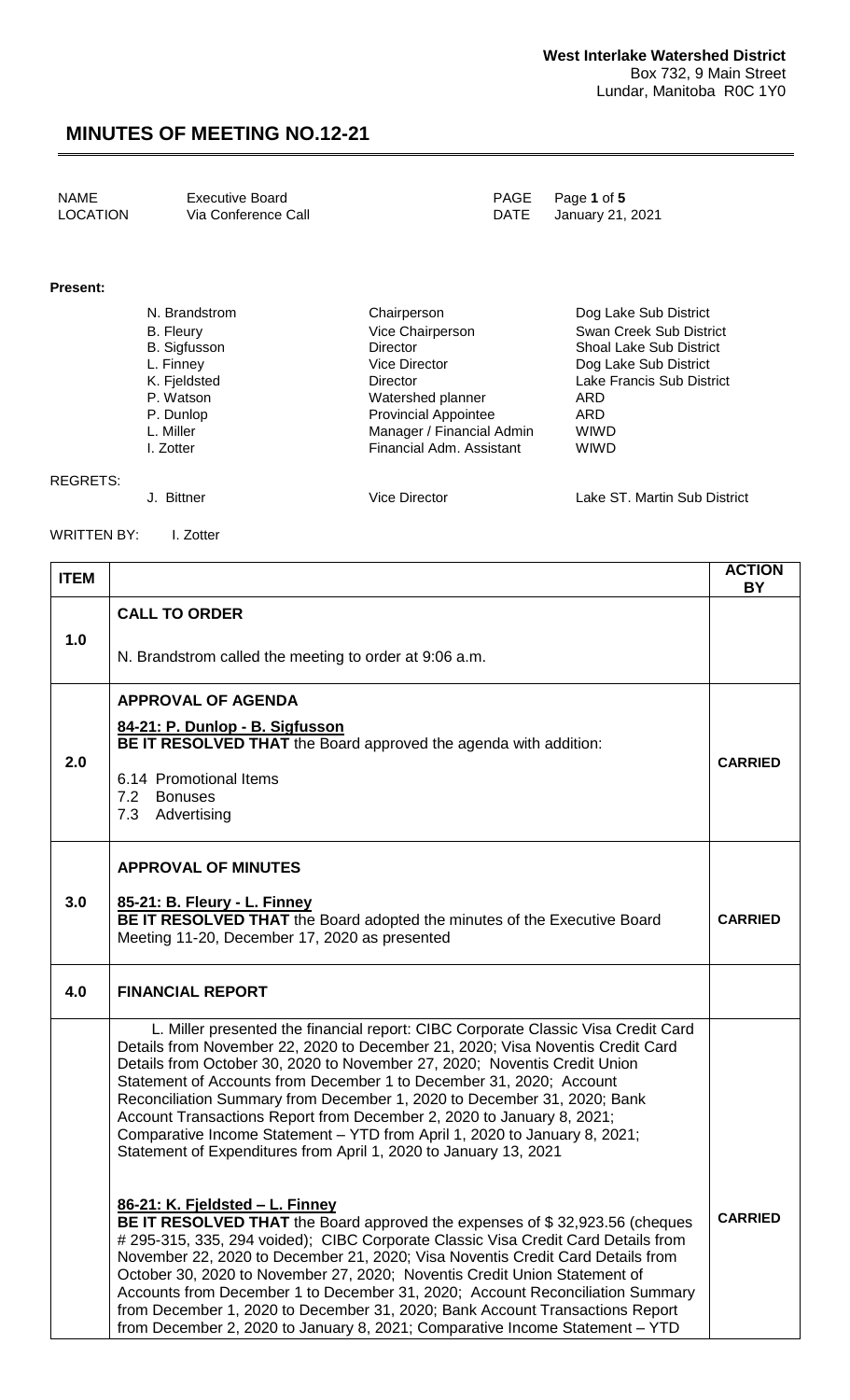| <b>NAME</b><br>LOCATION | <b>Executive Board</b><br>PAGE<br>Page 2 of 5<br>Via Conference Call<br>DATE<br>January 21, 2021                                                                                                                 |  |  |  |
|-------------------------|------------------------------------------------------------------------------------------------------------------------------------------------------------------------------------------------------------------|--|--|--|
|                         | from April 1, 2020 to January 8, 2021; Statement of Expenditures from April 1, 2020 to<br>January 13, 2021                                                                                                       |  |  |  |
| 5.0                     | <b>SUB DISTRICT RECOMMENDATIONS</b><br>No recommendations were brought forward                                                                                                                                   |  |  |  |
| 6.0                     | <b>OLD BUSINESS</b>                                                                                                                                                                                              |  |  |  |
| 6.1                     | <b>Integrated Watershed Management plan (IWMP)</b><br>Public Meetings are postponed indefinitely due to COVID-19.<br>Project Management Team meeting is postponed until further notice.                          |  |  |  |
| 6.2                     | <b>Northwest Interlake IWMP</b><br>Terms of References for the Board's review are not available at this time.                                                                                                    |  |  |  |
| 6.3                     | <b>Siglunes Project</b><br>The legal matter of the WIWD taking ownership, administration and maintenance from<br>Ducks Unlimited (DU) over the Dike on Siglunes Creek will be postponed until spring of<br>2021. |  |  |  |
| 6.4                     | <b>Policy</b><br>The development of new Policies is on hold, until the Board is able to hold a meeting in<br>person.                                                                                             |  |  |  |
| 6.5                     | <b>Conservation Trust Fund / Trees</b><br>The remaining funds of \$4,000.00 for the "Building Resilience and improve Lake<br>Manitoba Watershed" Project has been received.                                      |  |  |  |
| 6.6                     | <b>Conservation Trust / Cover Crops</b><br>New staff K. Benson is working on shape files. Over 90% of funds are distributed up to<br>date.                                                                       |  |  |  |
| 6.7                     | <b>GRowing Outcomes in Watershed (GROW)</b><br>The GROW Meeting took place on January 4, 2021 via Conference Call. Local Grow<br>Committee reviewed and approved submitted proposals.                            |  |  |  |
| 6.8                     | <b>Winter Watering System Applications</b><br>Two (2) Winter Off Site Watering System projects are in progress.                                                                                                  |  |  |  |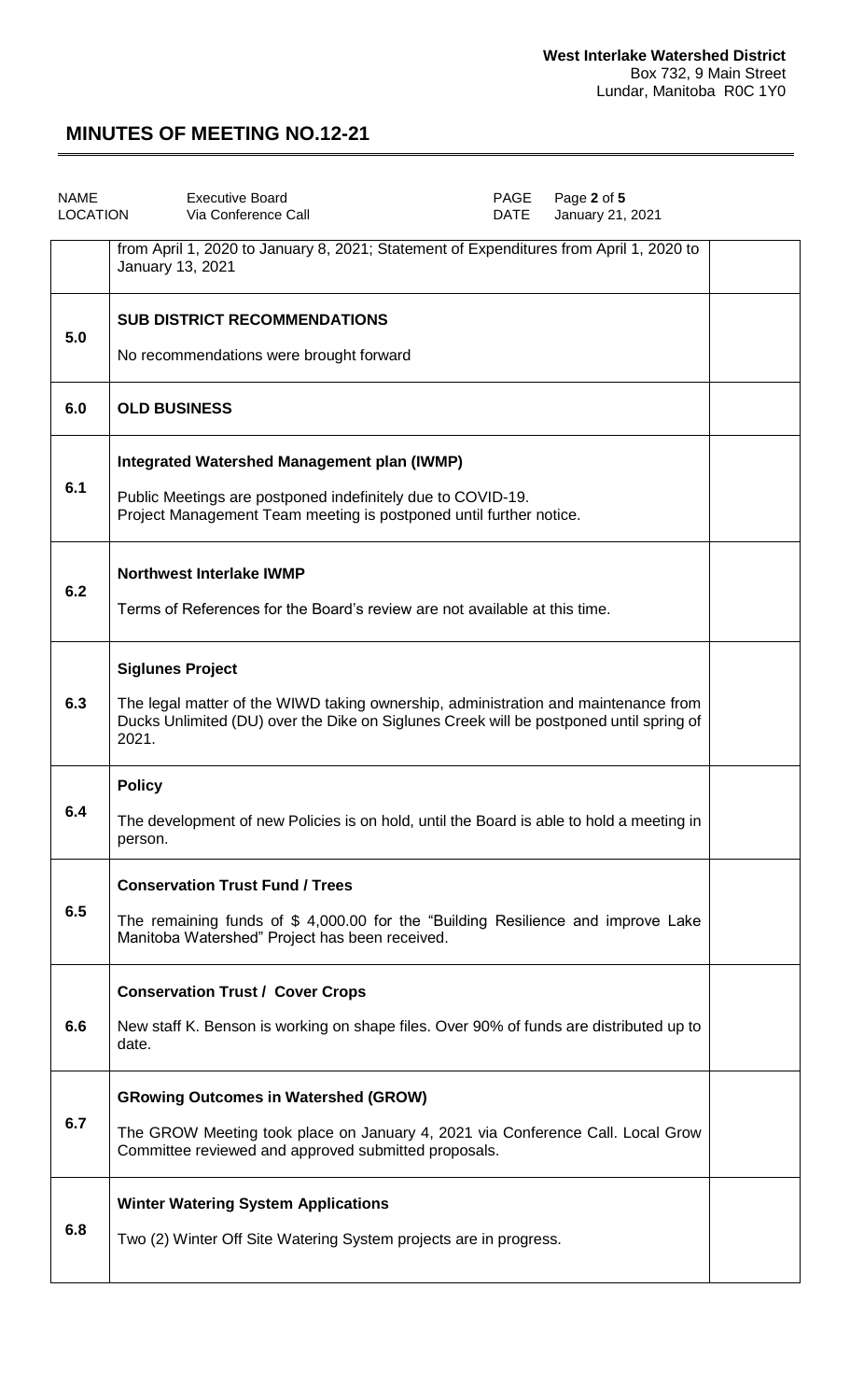| <b>NAME</b><br><b>LOCATION</b> | <b>Executive Board</b><br>Via Conference Call                                                                                                                                                                                                                                                                                                                                                                                                                                                                                                                                                                                                                                                                                                                                                                                                                                                                                                                                                                                     | PAGE<br>DATE | Page 3 of 5<br>January 21, 2021 |  |
|--------------------------------|-----------------------------------------------------------------------------------------------------------------------------------------------------------------------------------------------------------------------------------------------------------------------------------------------------------------------------------------------------------------------------------------------------------------------------------------------------------------------------------------------------------------------------------------------------------------------------------------------------------------------------------------------------------------------------------------------------------------------------------------------------------------------------------------------------------------------------------------------------------------------------------------------------------------------------------------------------------------------------------------------------------------------------------|--------------|---------------------------------|--|
| 6.9                            | <b>Riparian Project</b><br>Two Riparian fencing Projects, initially approved by the Executive Board, were reviewed<br>and approved by the GROW Committee as part of GROW 2020-2022 Project. One<br>project is completed, the second project will be completed this year.                                                                                                                                                                                                                                                                                                                                                                                                                                                                                                                                                                                                                                                                                                                                                          |              |                                 |  |
| 6.10                           | <b>Tree Program 2020/2021</b><br>WIWD processed and accepted 413 applications and ordered 2757 trees and 159<br>packages of wildflowers seeds. Invoice has not been received.<br>WIWD initiated a survey to determine the preferences and general satisfaction with<br>the program among the applicants. 162 responses have been received.<br>$\triangleright$ Out of 162 responders 96 are "very satisfied" with the Program, 54 were<br>"satisfied", $6$ – "neither satisfied nor dissatisfied", $4$ – "dissatisfied", $2$ – "very<br>dissatisfied".<br>$\triangleright$ 132 responders out of 162 indicated that they would like to see fruit trees as an<br>option in future years.<br>> 78 responders replied that they would prefer potted seedlings, 78 indicated<br>that both are satisfactory, and 6 responder replied that they would prefer bare<br>root seedlings.<br>$\triangleright$ 136 responders indicated that they would participate in the Program again, 25<br>replied "maybe", and 1 would not participate. |              |                                 |  |
| 6.11                           | Oak Hammock Marsh Wetland Ecovan<br>Most 2020-2021 Wetland Ecovan presentations provided as Virtual Wetland Fieldtrips,<br>one school requested presentations in person.                                                                                                                                                                                                                                                                                                                                                                                                                                                                                                                                                                                                                                                                                                                                                                                                                                                          |              |                                 |  |
| 6.12                           | <b>Irrigation Plow</b><br>An application will be sent to the Board for a review. The Board will discuss this<br>subject at next executive meeting.                                                                                                                                                                                                                                                                                                                                                                                                                                                                                                                                                                                                                                                                                                                                                                                                                                                                                |              |                                 |  |
| 6.13                           | Eco Canada / Casual Employee<br>The WIWD received a wage subsidy for internship for two positions: Environmental<br>Specialist and GIS Specialist. Two new staff members are hired until March 31, 2021.                                                                                                                                                                                                                                                                                                                                                                                                                                                                                                                                                                                                                                                                                                                                                                                                                          |              |                                 |  |
| 6.14                           | <b>Conservation and GROW Trust</b><br>Letters of Intent (LOI) for 2021 submitted and accepted by Conservation Trust and<br>GROW Trust with recommendation to submit one proposal for the GROW Trust.<br>GROW proposal for 2021-2023 is in the process of development.                                                                                                                                                                                                                                                                                                                                                                                                                                                                                                                                                                                                                                                                                                                                                             |              |                                 |  |
| 6.15                           | Ag Action Program / Environmental Farm Plan (EFP)<br>Application for the Ag Action Program approved, \$81,550.00 awarded for the Riparian<br>Area Restoration and Enhancement Projects. The Agreement is signed by the WIWD.<br>EFP must be completed before funds can be released. EFP workshops will be<br>provided to producers via online.                                                                                                                                                                                                                                                                                                                                                                                                                                                                                                                                                                                                                                                                                    |              |                                 |  |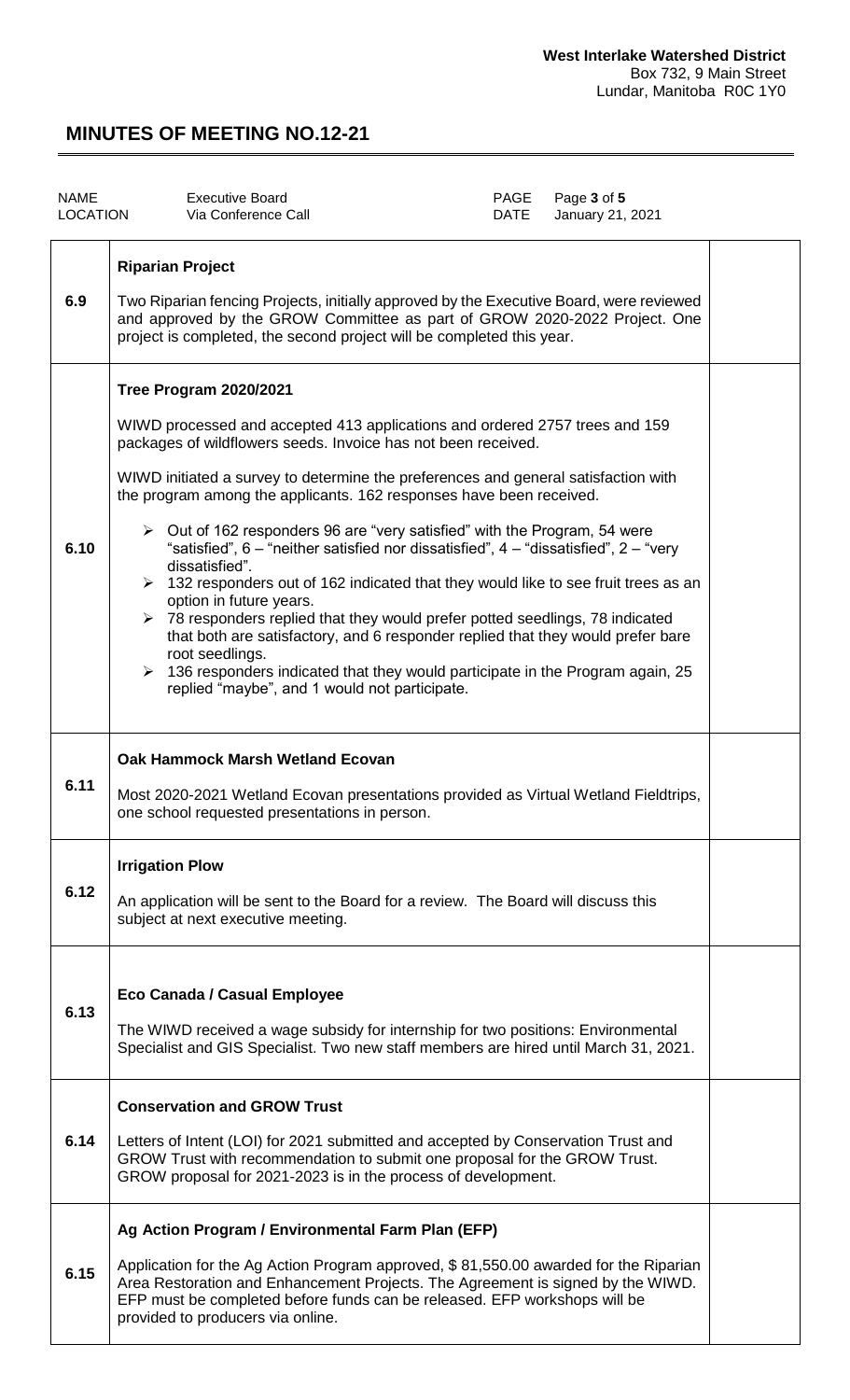| <b>NAME</b><br><b>LOCATION</b> |                                                                                                                                                                                                                                                                                                                                                                                                                                                                                                                                                            | <b>Executive Board</b><br>Via Conference Call                                                                                                                                                                                                                                                                                                                                                                                                                                                                |  | PAGE<br>DATE   | Page 4 of 5<br>January 21, 2021 |  |
|--------------------------------|------------------------------------------------------------------------------------------------------------------------------------------------------------------------------------------------------------------------------------------------------------------------------------------------------------------------------------------------------------------------------------------------------------------------------------------------------------------------------------------------------------------------------------------------------------|--------------------------------------------------------------------------------------------------------------------------------------------------------------------------------------------------------------------------------------------------------------------------------------------------------------------------------------------------------------------------------------------------------------------------------------------------------------------------------------------------------------|--|----------------|---------------------------------|--|
| 6.16                           | <b>Konica Minolta</b><br>After the purchase of the Bizhub C284, the WIWD still has a maintenance contract in<br>force with the Bridgeport Office Solution. In order to terminate the contract, the WIWD<br>must give 30 day notice to the Bridgeport Office Solution, and to cover "termination<br>damage charge". Staff to request the disclosure of termination charges from<br><b>Bridgeport Office Solution.</b>                                                                                                                                       |                                                                                                                                                                                                                                                                                                                                                                                                                                                                                                              |  |                |                                 |  |
| 6.17                           | <b>Promotional Items</b><br>The Board presented with quotes to order promotional items: jackets for the staff, hats<br>with WIWD Logo.<br>87-21: B. Sigfusson - B. Fleury<br>BE IT RESOLVED THAT the Board approved to place an order for four (4) jackets<br>and one hundred (100) hats with Morden Team according to quote.                                                                                                                                                                                                                              |                                                                                                                                                                                                                                                                                                                                                                                                                                                                                                              |  | <b>CARRIED</b> |                                 |  |
| 7.0                            | <b>NEW BUSINESS</b>                                                                                                                                                                                                                                                                                                                                                                                                                                                                                                                                        |                                                                                                                                                                                                                                                                                                                                                                                                                                                                                                              |  |                |                                 |  |
| 7.1                            | 2021-2022 Budget<br>The Board presented with the 2021-2022 Budget. Executive directors discussed the<br>Budget. Throughout the discussion the Board decided to Budget \$5,000.00 to cover<br>the drinking water samples test cost, and \$5,000.00 for shocking wells by a<br>professional services. Staff to develop terms and conditions for new services, which<br>will be provided by the WIWD to the residents in 2021-2022.<br>88-21: L. Finney - B. Sigfusson<br>BE IT RESOLVED THAT the Board approved presented 2021-2022 Budget with<br>additions |                                                                                                                                                                                                                                                                                                                                                                                                                                                                                                              |  | <b>CARRIED</b> |                                 |  |
| 7.2.                           | <b>Bonuses</b>                                                                                                                                                                                                                                                                                                                                                                                                                                                                                                                                             | Topic will be discussed by the Board In-Camera                                                                                                                                                                                                                                                                                                                                                                                                                                                               |  |                |                                 |  |
| 7.3                            | <b>Advertising</b>                                                                                                                                                                                                                                                                                                                                                                                                                                                                                                                                         | The Board discussed possibilities for the advertisement and the delivery of information<br>pertaining to GROW Program across the district. Staff to develop a Flyer with the<br>information on GROW program, which can be distributed through placement at the<br>Auction Mart, Gas Stations, CO-Ops, RM offices and handed directly to the producers.<br>Advertisement promoting district's programs may be placed on $\frac{1}{2}$ size page in the<br>Express / Tribune newspapers in March-April issues. |  |                |                                 |  |
| 8.0                            | <b>REPORTS</b>                                                                                                                                                                                                                                                                                                                                                                                                                                                                                                                                             |                                                                                                                                                                                                                                                                                                                                                                                                                                                                                                              |  |                |                                 |  |
| 8.1                            | Chairperson<br>Brief verbal update                                                                                                                                                                                                                                                                                                                                                                                                                                                                                                                         |                                                                                                                                                                                                                                                                                                                                                                                                                                                                                                              |  |                |                                 |  |
| 8.2                            | <b>MAW Rep Report</b>                                                                                                                                                                                                                                                                                                                                                                                                                                                                                                                                      | P. Dunlop presented verbal update.                                                                                                                                                                                                                                                                                                                                                                                                                                                                           |  |                |                                 |  |
| 8.3                            | <b>Manager Report</b><br>Brief verbal update                                                                                                                                                                                                                                                                                                                                                                                                                                                                                                               |                                                                                                                                                                                                                                                                                                                                                                                                                                                                                                              |  |                |                                 |  |